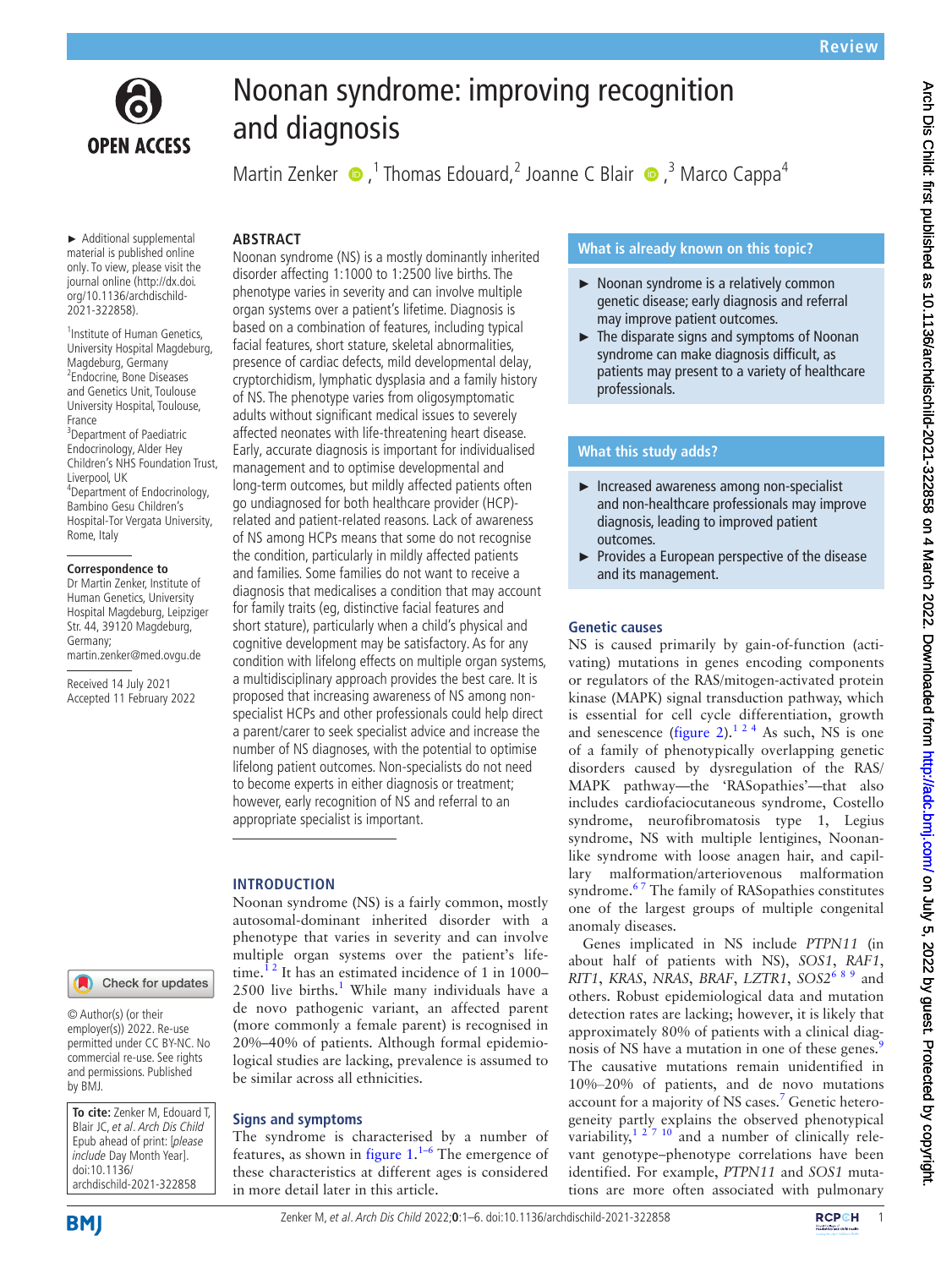

<span id="page-1-0"></span>Figure 1 Features of Noonan syndrome (NS).<sup>346</sup>

valve stenosis, while *RAF1* and *RIT1* mutations are particularly associated with hypertrophic cardiomyopathy, $11 12$  and specific *PTPN11* mutations confer increased risk of juvenile myelomonocytic leukaemia.<sup>13</sup> Genetic testing, therefore, can help with risk assessment and patient management.<sup>[14](#page-4-6)</sup> Genetic testing is recommended at the time of clinical diagnosis or suspicion. The patient can be referred to a clinical geneticist or genetic testing can be performed or may be ordered after appropriate counselling of the patient/family by the clinician in charge of the patient. Given the genetic heterogeneity of NS, multigene panel sequencing of known RASopathy genes should be preferred before serial single gene testing. More comprehensive genomic testing, including exome sequencing or genome sequencing, may be considered if multigene panel testing fails to confirm the diagnosis in an individual with features of NS.<sup>15</sup>

## **Why is early, accurate diagnosis of NS important?**

The NS phenotype varies from oligosymptomatic adults without significant medical issues to severely affected neonates with lifethreatening heart disease or lymphatic issues. While patients



<span id="page-1-1"></span>**Figure 2** The RAS–MAPK signalling pathway showing mutations that may lead to diseases such as Noonan syndrome (reproduced with permission from Zenker, 2020). Some of the pathway components exist in multiple isoforms (eg, RAS: KRAS, HRAS, NRAS, RRAS; RAF: RAF1, BRAF; SOS: SOS1, SOS2, etc). <sup>a</sup>Also known as Noonan syndrome with multiple lentigines. CFC, cardiofaciocutaneous; MAPK, mitogenactivated protein kinase; P, proline; RTK, receptor tyrosine kinase enzyme; Ub, ubiquitin.

with NS with severe manifestations tend to be diagnosed early, more mildly affected patients may remain undiagnosed.<sup>14</sup> Early, accurate diagnosis of NS is important because it has an impact on individual management and prognosis.[4 7 16](#page-4-8) More specifically, earlier diagnosis would aid clinical management, and optimise developmental and long-term outcomes.<sup>16-18</sup> Psychological disorders and symptoms are common, including hyperactivity/impulsivity and anxiety/depressive symptoms that can add to variable cognitive deficits, and social and behavioural problems.[18 19](#page-4-10) Hearing/speech and vision/ocular problems may also contribute to learning issues.<sup>2 17</sup> The clinical implications of the neuropsychological and behavioural aspects of NS mean that most children with NS will need support at some stage of development (eg, physiotherapy, speech therapy, occupational therapy), $2<sup>0</sup>$  but the overall prognosis is good and many patients live independently as adults.<sup>2  $\frac{3}{3}$  16 It is assumed that the broad</sup> availability of genetic testing for NS (in some countries) has led to increasing and earlier diagnosis of NS, but no systematic studies have so far addressed this point.

While there appear to be no formal studies of the potential benefits of an early diagnosis in NS, it is possible that this would be beneficial in a number of areas. In cardiology, for example, a diagnosis of NS (with its increased risk of hypertrophic cardiomyopathy, arrhythmia and sudden cardiac death) would imply lifelong cardiological follow-up even in those patients in whom congenital structural heart defects had not been ascertained. With regard to malignancies, there are a few specific mutations that are considered high-risk variants for malignancies (eg, *PTPN11* p.Thr73Ile for juvenile myelomonocytic leukaemia<sup>[13](#page-4-5)</sup>), and cancer surveillance is recommended for individuals with these mutations, including those with NS. Some children with NS may have growth hormone (GH) deficiency, and in some countries, treatment with recombinant human GH is licensed for use in NS per se. While there is ample evidence that GH treatment leads to accelerated growth in NS, irrespective of the presence of GH deficiency, the long-term benefit on adult height is still unclear.<sup>[21](#page-4-13)</sup> More generally, early diagnosis of NS should lead to evaluation of the coagulation system to avoid bleeding complications during surgery, and an early genetic diagnosis would help distinguish NS from other RASopathy conditions with a separate risk profile, and avoid unnecessary examinations (eg, imaging, metabolic assessments). It can be speculated that, in future, a prospective observational study of the natural history of the syndrome in patients diagnosed young would help to clarify the natural history of facets of the syndrome, such as heart disease, and the severity of the bleeding disorders. Future studies could also explore the effect on outcomes of earlier recognition of cardiac and bleeding conditions, as well as malignant disease, and evaluation of patient and parent views on the benefits and disadvantages of early diagnosis could inform future clinical practice.

# **When should NS be suspected?**

There are a number of major, easily identifiable clinical signs at each age that raise suspicion of NS. Of these signs, distinctive facial features are often the biggest clue to the presence of NS, including palpebral ptosis, widely spaced, down-slanting eyes, low-set posteriorly rotated ears and a short neck with low posterior hairline. The facial features of NS become less noticeable with age.<sup>47</sup> The typical facial features of NS at different ages are shown in [figure](#page-2-0) 3.

## In the fetus

Prenatal features are frequent in fetuses with NS, including increased nuchal translucency, persistent nuchal fold, distended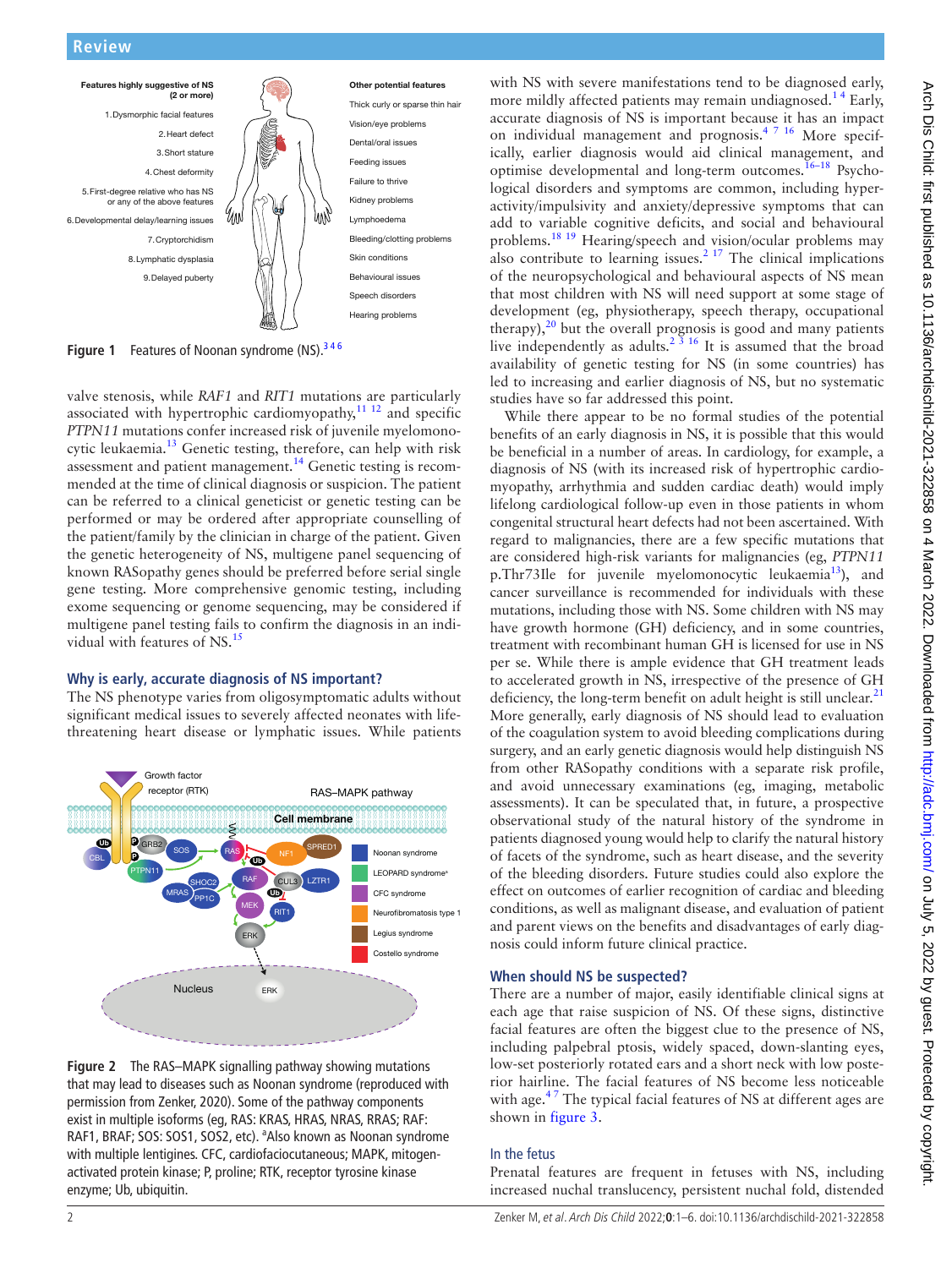

<span id="page-2-0"></span>**Figure 3** The face of Noonan syndrome over time. Public domain images from the National Human Genome Research Institute, National Institutes of Health, Bethesda, Maryland, USA.

jugular lymphatic sacs, cystic hygroma, hydrops fetalis, pleural or pericardial effusion, polyhydramnios, cardiac and renal anomalies, and specific dysmorphic facial features.<sup>22-25</sup> In prospective genetic studies, mutations of genes implicated in NS have been reported in up to 16% of fetuses with an increased nuchal translucency and a normal karyotype. $^{23}$  Prenatal genetic testing is offered in some countries. However, antenatal diagnosis is not systematically proposed even when ultrasound features are found, considering the impossibility of predicting phenotypical expression precisely and the fact that most individuals with NS have a quite favourable prognosis. Ultrasonographers and

obstetricians are well placed to recognise these characteristics, but it is currently unknown what proportion of fetuses with NS actually show prenatal anomalies.

### In the neonatal period

The perinatal period is a particularly important time for NS diagnosis, but the condition is not always easy to recognise. Neonatologists should keep in mind the suggestive prenatal history (see above) and the distinctive facial features of NS [\(figure](#page-2-0)  $3$ ).<sup>[2](#page-4-11)</sup> Other features that may be present at that age include heart defects (especially pulmonary valve stenosis and hypertrophic cardiomyopathy), cryptorchidism in boys<sup>14</sup> and feeding difficulties/failure to thrive.<sup>[26](#page-5-1)</sup> Lymphatic dysplasia may manifest with congenital chylothorax or hydrops.

## In childhood

Monitoring of growth and developmental milestones from birth to mid-childhood (7 years) provides repeated opportunities for the identification of NS. The distinctive facial features of NS remain, and facial shape may become more triangular with age as the face lengthens [\(figure](#page-2-0) 3). In addition, children with NS may present with skeletal abnormalities (pectus carinatum/ pectus excavatum and scoliosis), $17$  heart diseases (eg, pulmonary valve stenosis and hypertrophic cardiomyopathy), $1-6$  abnormal bruising or bleeding,  $1^{7}$   $2^{7}$  deafness, varying degrees of developmental delay/learning issues (eg, delayed speech or motor mile-stones)<sup>19 20 28</sup> and short stature,<sup>[29](#page-5-2)</sup> whereas feeding difficulties/ failure to thrive often resolve after the first years of life. In the case of short stature, children with NS often have normal birth measurements but usually show a decline in their growth curve during the first years of life, so the typical growth curve of infants and children with NS may provide a clue to the diagnosis.<sup>2 29</sup> With regard to hypertrophic cardiomyopathy in childhood, adolescence or adulthood, the finding of certain additional cardiac lesions (eg, mitral valve dysplasia, pulmonary stenosis) or particular cardiac phenotypes (eg, biventricular hypertrophy) should also raise suspicion of NS.

### In adolescence

In addition to the characteristic skeletal, cardiac, bruising/ bleeding, neurological and developmental features of NS, the distinctive facial features of NS are often florid in adolescents ([figure](#page-2-0)  $3$ ).<sup>[2](#page-4-11)</sup> In addition, puberty may be delayed, particularly in boys, and the pubertal growth spurt may be attenuated or absent. As mentioned above, the finding in adolescents of certain additional cardiac lesions or particular cardiac phenotypes should also raise suspicion of NS.

#### In adulthood

While the characteristic skeletal, cardiac, bruising/bleeding, and neurological features may be present in adults, the facial features of NS are often difficult to recognise ([figure](#page-2-0)  $3$ ).<sup>[2](#page-4-11)</sup> As growth during childhood is often parallel but below the third centile, individuals with NS often have short stature, with a mean final adult height of 63–66 inches (160–168cm) in men and 59–61 inches  $(150-155 \text{ cm})$  in women.<sup>[4](#page-4-8)</sup> Fertility problems may occur in men, while fertility tends to be normal in women. Again, the finding in adults of certain additional cardiac lesions or particular cardiac phenotypes should also raise suspicion of NS.

## **Why is it difficult for patients with NS to get a diagnosis?**

Despite the existence of diagnostic guidelines/criteria,  $2^{3}$  16 diagnosis is difficult in less severely affected individuals for a number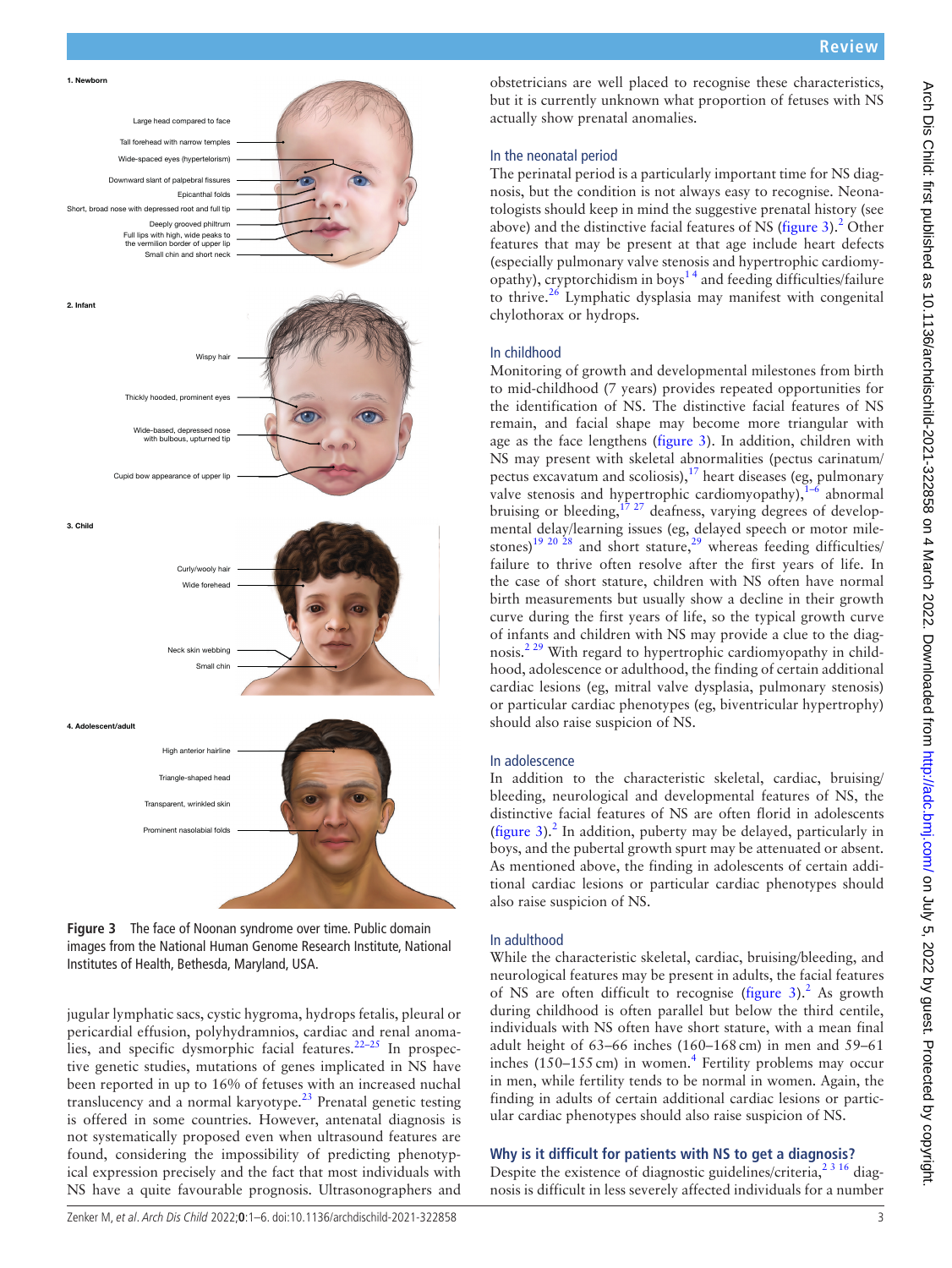of reasons, including both healthcare provider (HCP)-related and patient-related factors. As recognition of the typical facial gestalt is a key point in proposed diagnostic criteria, making the diagnosis remains difficult for someone who has little experience with the disease.

Primary care physicians may see patients with NS only rarely. Specialists treating individual manifestations of the syndrome in isolation may not be aware of their association with NS or may be unaware of the patient's additional clinical features that would suggest this diagnosis. As the physician with an overview of all disciplines involved with a patient's care, the general paediatrician is best placed to identify the pattern of features associated with NS and to refer on for a definitive diagnosis to be made. The challenge is to recall this relatively rare diagnosis, which may present with a diverse range of symptoms and signs that vary with severity and throughout life (NS has been referred to as the 'changing phenotype'<sup>30</sup>).

In particular, the facial features of NS may be subtle, often florid during childhood and adolescence but difficult to recognise in adults ([figure](#page-2-0) 3).<sup>[2 5 10](#page-4-11)</sup> Characteristics may also be attributed to family traits, as the condition is often dominantly inherited; short stature, for example, may be attributed to parental height in an undiagnosed parent, which is correct but misses the opportunity to make the diagnosis in both parent and child. In some cases, a parent with NS is only diagnosed after a more severely affected child is born.<sup>[5](#page-4-18)</sup> In other cases, the correct clinical diagnosis may be hampered or delayed by the presence of a more severe/complex phenotype (eg, the newborn with hydrops and cardiomyopathy, where a metabolic disorder is suspected).

A recent comprehensive analysis of biobank data suggested that a substantial fraction of individuals harbouring pathogenic variants in RASopathy genes remain undiagnosed, some with partial phenotypical matches to a RASopathy, and some not meeting diagnostic criteria. $31$  This means that there are many cases with minor, or in some cases, no significant medical problems. Diagnosis and optimal follow-up of such cases is unclear and there remains a need for wider prospective studies of the natural history of NS, and better prediction of rare complications in mild disease.

The importance of increased awareness of the subtleties of NS among specialists, such as endocrinopathies among endocrinologists, has been suggested.[32](#page-5-5) Our proposal, however, goes further and wider and suggests that efforts to increase awareness of NS are extended to include non-specialist HCPs/and other professionals who could help direct a parent/carer to seek specialist advice and a possible NS diagnosis.

Accompanying this proposal, however, is the caveat that diagnosis of NS can raise ethical questions. Although genotype–phenotype relationships are described, the severity of the clinical features of NS cannot be predicted from the patient's genotype, and a child's physical and cognitive development may be satisfactory. $33$  While children with NS often have learning issues, intellectual disability (defined as IQ <70) is only found in  $6\%$ -23% of patients,<sup>28</sup> and they often outgrow this and have an IQ within the normal range as adults. $34$  Most individ-uals with NS finish their schooling and go on to employment.<sup>[7](#page-4-3)</sup> Some mildly affected patients/families may not be interested in receiving a diagnosis, considering this to be medicalisation of family traits, and aware of the potential stigma associated with a genetic diagnosis, unless there are significant benefits for the affected individuals. There may also be implications for obtaining medical and life insurance, $35$  varying with healthcare systems in different countries.

## **Who needs to know about NS?**

A variety of HCPs and non-HCPs may encounter individuals with undiagnosed NS. Specialists such as paediatric endocrinologists, cardiologists and geneticists are generally familiar with NS, its diagnosis and management. However, other HCPs may only see NS very rarely, and may not recognise the features of NS. Monitoring of infant and child health in Europe potentially provides other opportunities for recognition of individuals with undiagnosed NS, although such programmes do vary by country. Short stature is one of the most consistent features of NS, and NS should be one of the diagnoses considered in the evaluation of any child concerned about their height and short or slowly growing children identified through growth surveillance programmes.

Other HCPs may encounter undiagnosed patients with NS with non-specific health issues, which, when accompanied by other signs (eg, facial characteristics), may help these specialists to consider a possible diagnosis of NS. Such HCPs might include:

- ► Dermatologists for abnormal pigmentation, including multiple pigmented naevi, café au lait spots, lentigines, and keratosis pilaris of the upper arms and face.<sup>1</sup>
- Orthopaedic specialists/surgeons for upper carinatum and lower excavatum (the classic sternal change in NS) and scoliosis.<sup>17</sup>
- Haematologists for easy bruising or bleeding, monocytosis, and, in rare cases, juvenile myelomonocytic leukaemia.<sup>1727</sup>
- ► Ophthalmologists for strabismus, amblyopia, refractive errors and nystagmus.<sup>[2 17 36](#page-4-11)</sup>
- ► Otolaryngologists and speech therapists for feeding problems, articulation deficiencies, otitis media and hearing  $loss.<sup>3</sup>$
- ► Clinical/educational psychologists for neuropsychological impairments, language delays, ADHD (attention deficit hyperactivity disorder), behavioural problems, impaired memory and social skills, autism spectrum disorders and special educational needs.<sup>18-20 28</sup> <sup>38-40</sup>

The characteristic features of NS may also be recognised by primary care or general practitioners, practice nurses and midwives/health visitors. Primary care professionals and general paediatricians should also be mindful of information that might come from educational professionals (eg, teachers, school nurses and doctors, nursery and kindergarten teachers, and educational psychologists) who are in a position to observe NS characteristics, enabling them to 'join the dots' relating to information from different stakeholders.

Non-specialists do not need to become experts in either diagnosis or treatment; they just need to have enough knowledge to raise suspicion of the possibility of NS. The diagnostic features of NS—and the relative importance of the different features are shown in [table](#page-4-19) 1.<sup>[3](#page-4-14)</sup>

## **Multidisciplinary team care for optimal NS management**

As mentioned previously, there is currently no specific treatment for NS; each patient requires an individualised management approach and has a different prognosis depending on symp-toms and severity.<sup>[4](#page-4-8)</sup> As for any condition that involves multiple organ systems affected over the patient's lifetime, a multidisciplinary team approach provides the best care for patients with NS.<sup>741</sup> The NS phenotype changes significantly over time, and the transition from adolescent to adult (and possibly to parent) represents a particularly vulnerable time for these individuals.<sup>42 43</sup> While not as well studied in adolescence and adulthood as in children, NS-related clinical issues include cardiac issues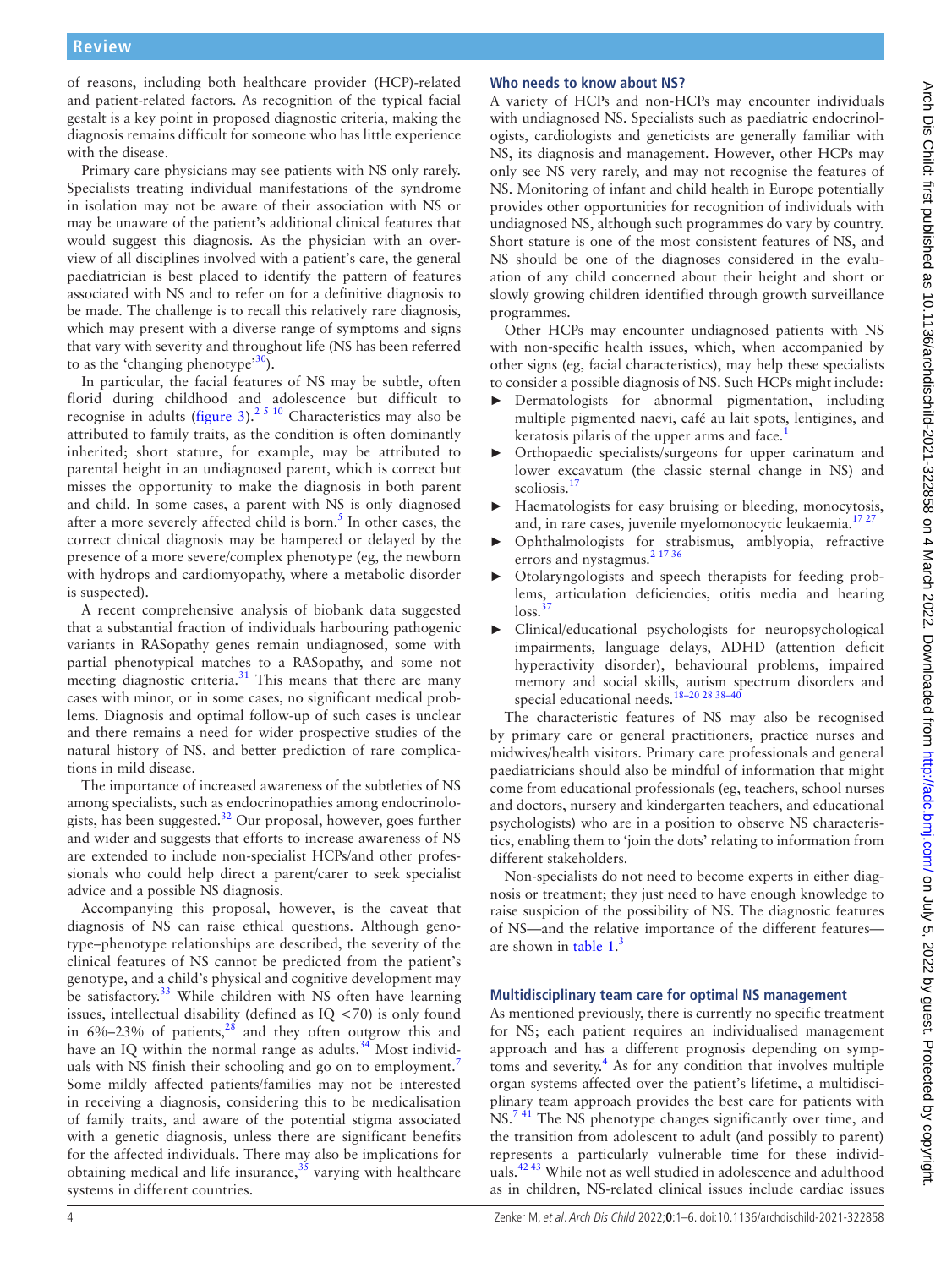<span id="page-4-19"></span>**Table 1** Diagnostic features of Noonan syndrome (NS) and the relative importance of these features<sup>3</sup>

| <b>Feature</b>    | A=major                                                                |                                           | $B = minor$                                                           |                                           |
|-------------------|------------------------------------------------------------------------|-------------------------------------------|-----------------------------------------------------------------------|-------------------------------------------|
| 1.Facial          | Typical face*                                                          |                                           | Suggestive face                                                       |                                           |
| 2.Cardiac         | Pulmonary valve stenosis and/or<br>hypertrophic cardiomyopathy         |                                           | Other cardiac defect                                                  |                                           |
| 3. Height         | $<$ 3rd centile                                                        |                                           | <10th centile                                                         |                                           |
| 4. Chest wall     | Pectus carinatum/excavatum                                             |                                           | <b>Broad thorax</b>                                                   |                                           |
| 5. Family history | First-degree relative with<br>definite NS                              |                                           | First-degree relative suggestive<br>of NS                             |                                           |
| 6.0ther           | Mild developmental delay,<br>cryptorchidism AND lymphatic<br>dysplasia |                                           | Mild developmental delay,<br>cryptorchidism OR lymphatic<br>dysplasia |                                           |
| Definitive NS=    | Criterion 1A (typical face)<br><b>PLUS</b>                             |                                           | Criterion 1B (suggestive face)<br><b>PLUS</b>                         |                                           |
|                   | $1 \times$ major<br>criterion<br>$(2A-6A)$                             | $2 \times$ minor<br>criteria<br>$(2B-6B)$ | $2 \times$ major<br>criteria<br>$(2A-6A)$                             | $3 \times$ minor<br>criteria<br>$(2B-6B)$ |

\*Facial features of NS vary over time and may have only subtle differences.

(eg, hypertropic cardiomyopathy and arrhythmias/conduction defects), easy bruising, gastrointestinal issues, scoliosis, chronic joint pain, lymphoedema, anxiety and depression, Chiari malfor-mation, and osteopenia/osteoporosis.<sup>[43](#page-5-12)</sup>

Guidelines are available for NS management,<sup>1716</sup> although detailed discussion of these guidelines is outside the scope of this article. Optimised management, however, requires a diagnosis, and increased awareness of NS among non-specialist HCPs and other professionals as proposed here could help address this need ([online supplemental information 1](https://dx.doi.org/10.1136/archdischild-2021-322858); Noonan syndrome infographic for distribution).

### **CONCLUSIONS**

It is proposed that increased awareness of NS among nonspecialist HCPs and other professionals could help direct a parent/carer to seek specialist advice and possible NS diagnosis, increasing the potential for optimising lifelong patient outcomes. Guiding individuals with possible NS to a diagnosis must take ethical issues and patient wishes into consideration and be balanced against potential harm. Non-specialists do not need to become experts in either diagnosis or treatment; they just need to have enough knowledge to raise suspicion of the possibility of NS.

**Acknowledgements** Under the direction of the authors, Sarah Smith, for Caudex, Oxford, UK, provided medical writing assistance in the form of development of the first draft and collation of author feedback, funded by Novo Nordisk Healthcare. Dr Maria Giulia Gagliardi (Bambino Gesù Children's Hospital, Rome) took part in discussing the concept of this paper at the advisory board meeting.

**Contributors** All authors contributed to the concept for this article during discussions at an advisory board meeting. All authors reviewed and revised interim drafts of the article and approved the final version.

**Funding** This work was supported by Novo Nordisk Healthcare. Medical writing support for the development of this paper was provided by Sarah Smith, for Caudex, McCann Health Medical Communications, Oxford, funded by Novo Nordisk Healthcare.

**Competing interests** The concept for this paper came about during discussions at an advisory board meeting organised and supported by Novo Nordisk Health Care, for which all attendees (JCB, MC, TE, MZ) received an honorarium. MZ has nothing further to disclose. TE passed his honorarium to the INSERM unit UMR 1043. He received research funding from Pfizer. JCB is a member of the Publication Steering Committee of a research study funded by Novo Nordisk Health Care and has received payment for this. She has received consultancy fees, honoraria and support to attend scientific meetings, also from Novo Nordisk Health Care. MC has had consultancy agreements with COR2ED, Merck Serono, Novo Nordisk Health Care,

BlubirdBio and Ipsen. He has received honoraria for lectures from Novo Nordisk Health Care, Eli Lilly and Ipsen.

**Patient consent for publication** Not required.

**Ethics approval** This study does not involve human participants.

**Provenance and peer review** Not commissioned; externally peer reviewed.

**Supplemental material** This content has been supplied by the author(s). It has not been vetted by BMJ Publishing Group Limited (BMJ) and may not have been peer-reviewed. Any opinions or recommendations discussed are solely those of the author(s) and are not endorsed by BMJ. BMJ disclaims all liability and responsibility arising from any reliance placed on the content. Where the content includes any translated material, BMJ does not warrant the accuracy and reliability of the translations (including but not limited to local regulations, clinical guidelines, terminology, drug names and drug dosages), and is not responsible for any error and/or omissions arising from translation and adaptation or otherwise.

**Open access** This is an open access article distributed in accordance with the Creative Commons Attribution Non Commercial (CC BY-NC 4.0) license, which permits others to distribute, remix, adapt, build upon this work non-commercially, and license their derivative works on different terms, provided the original work is properly cited, appropriate credit is given, any changes made indicated, and the use is non-commercial. See: [http://creativecommons.org/licenses/by-nc/4.0/.](http://creativecommons.org/licenses/by-nc/4.0/)

#### **ORCID iDs**

Martin Zenker<http://orcid.org/0000-0003-1618-9269> Joanne C Blair<http://orcid.org/0000-0003-3128-5574>

#### **REFERENCES**

- <span id="page-4-0"></span>1 Roberts AE, Allanson JE, Tartaglia M, et al. Noonan syndrome. [Lancet](http://dx.doi.org/10.1016/S0140-6736(12)61023-X) 2013;381:333–42.
- <span id="page-4-11"></span>2 Stevenson DA. Bmj best practice: Noonan syndrome: BMJ, 2018. Available: [https://](https://bestpractice.bmj.com/topics/en-us/1193) [bestpractice.bmj.com/topics/en-us/1193](https://bestpractice.bmj.com/topics/en-us/1193) [Accessed 09 Dec 2019].
- <span id="page-4-14"></span>3 van der Burgt I, Burgt vander I. Noonan syndrome. [Orphanet J Rare Dis](http://dx.doi.org/10.1186/1750-1172-2-4) 2007;2:4.
- <span id="page-4-8"></span>4 Bhambhani V, Muenke M. Noonan syndrome. [Am Fam Physician](http://www.ncbi.nlm.nih.gov/pubmed/24444506) 2014;89:37-43.
- <span id="page-4-18"></span>5 Kruszka P, Porras AR, Addissie YA, et al. Noonan syndrome in diverse populations. [Am](http://dx.doi.org/10.1002/ajmg.a.38362)  [J Med Genet A](http://dx.doi.org/10.1002/ajmg.a.38362) 2017;173:2323–34.
- <span id="page-4-1"></span>6 Tajan M, Paccoud R, Branka S, et al. The RASopathy family: consequences of germline activation of the Ras/MAPK pathway. [Endocr Rev](http://dx.doi.org/10.1210/er.2017-00232) 2018;39:676–700.
- <span id="page-4-3"></span>Romano AA, Allanson JE, Dahlgren J, et al. Noonan syndrome: clinical features, diagnosis, and management guidelines. [Pediatrics](http://dx.doi.org/10.1542/peds.2009-3207) 2010;126:746-59.
- 8 Grant AR, Cushman BJ, Cavé H, et al. Assessing the gene-disease association of 19 genes with the RASopathies using the ClinGen gene curation framework. [Hum Mutat](http://dx.doi.org/10.1002/humu.23624) 2018;39:1485–93.
- <span id="page-4-2"></span>9 Capri Y, Flex E, Krumbach OHF, et al. Activating mutations of RRAS2 are a rare cause of Noonan syndrome. [Am J Hum Genet](http://dx.doi.org/10.1016/j.ajhg.2019.04.013) 2019;104:1223-32.
- 10 Gurovich Y, Hanani Y, Bar O, et al. Identifying facial phenotypes of genetic disorders using deep learning. [Nat Med](http://dx.doi.org/10.1038/s41591-018-0279-0) 2019;25:60-4.
- <span id="page-4-4"></span>11 Pandit B, Sarkozy A, Pennacchio LA, et al. Gain-Of-Function Raf1 mutations cause Noonan and LEOPARD syndromes with hypertrophic cardiomyopathy. [Nat Genet](http://dx.doi.org/10.1038/ng2073) 2007;39:1007–12.
- 12 Kouz K, Lissewski C, Spranger S, et al. Genotype and phenotype in patients with Noonan syndrome and a RIT1 mutation. [Genet Med](http://dx.doi.org/10.1038/gim.2016.32) 2016;18:1226–34.
- <span id="page-4-5"></span>13 Strullu M, Caye A, Lachenaud J, et al. Juvenile myelomonocytic leukaemia and Noonan syndrome. [J Med Genet](http://dx.doi.org/10.1136/jmedgenet-2014-102611) 2014;51:689–97.
- <span id="page-4-6"></span>14 Prendiville TW, Gauvreau K, Tworog-Dube E, et al. Cardiovascular disease in Noonan syndrome. [Arch Dis Child](http://dx.doi.org/10.1136/archdischild-2013-305047) 2014;99:629–34.
- <span id="page-4-7"></span>15 Allanson JE, Roberts AE. Noonan Syndrome. In: Gene reviews, 2001. [https://www.](https://www.ncbi.nlm.nih.gov/books/NBK1124/) [ncbi.nlm.nih.gov/books/NBK1124/](https://www.ncbi.nlm.nih.gov/books/NBK1124/)
- <span id="page-4-9"></span>16 Noonan Syndrome Guideline Development Group. Management of Noonan syndrome: a clinical guideline Manchester. UK: DYSCERNE, 2010. [https://rasopathiesnet.org/wp](https://rasopathiesnet.org/wp-content/uploads/2014/01/265_Noonan_Guidelines.pdf)[content/uploads/2014/01/265\\_Noonan\\_Guidelines.pdf](https://rasopathiesnet.org/wp-content/uploads/2014/01/265_Noonan_Guidelines.pdf)
- <span id="page-4-16"></span>17 Sharland M, Burch M, McKenna WM, et al. A clinical study of Noonan syndrome. Arch [Dis Child](http://dx.doi.org/10.1136/adc.67.2.178) 1992;67:178–83.
- <span id="page-4-10"></span>18 Pierpont EI, Tworog-Dube E, Roberts AE. Attention skills and executive functioning in children with Noonan syndrome and their unaffected siblings. [Dev Med Child Neurol](http://dx.doi.org/10.1111/dmcn.12621) 2015;57:385–92.
- <span id="page-4-17"></span>19 Perrino F, Licchelli S, Serra G, et al. Psychopathological features in Noonan syndrome. [Eur J Paediatr Neurol](http://dx.doi.org/10.1016/j.ejpn.2017.09.009) 2018;22:170–7.
- <span id="page-4-12"></span>20 Wingbermuehle E, Egger J, van der Burgt I, et al. Neuropsychological and behavioral aspects of Noonan syndrome. [Horm Res](http://dx.doi.org/10.1159/000243774) 2009;72 Suppl 2:15-23.
- <span id="page-4-13"></span>21 Rodríguez F, Gaete X, Cassorla F. Etiology and treatment of growth delay in Noonan syndrome. [Front Endocrinol](http://dx.doi.org/10.3389/fendo.2021.691240) 2021;12:691240.
- <span id="page-4-15"></span>22 Myers A, Bernstein JA, Brennan M-L, et al. Perinatal features of the RASopathies: Noonan syndrome, cardiofaciocutaneous syndrome and Costello syndrome. [Am J Med](http://dx.doi.org/10.1002/ajmg.a.36737)  [Genet A](http://dx.doi.org/10.1002/ajmg.a.36737) 2014;164A:2814–21.

Arch Dis Child: first published as 10.1136/archdischild-2021-322858 on 4 March 2022. Downloaded from http://adc.bmj.com/ on July 5, 2022 by guest. Protected by copyright Arch Dis Child: first published as 10.1136/archdischild-2021-322858 on 4 March 2022. Downloaded from <http://adc.bmj.com/> on July 5, 2022 by guest. Protected by copyright.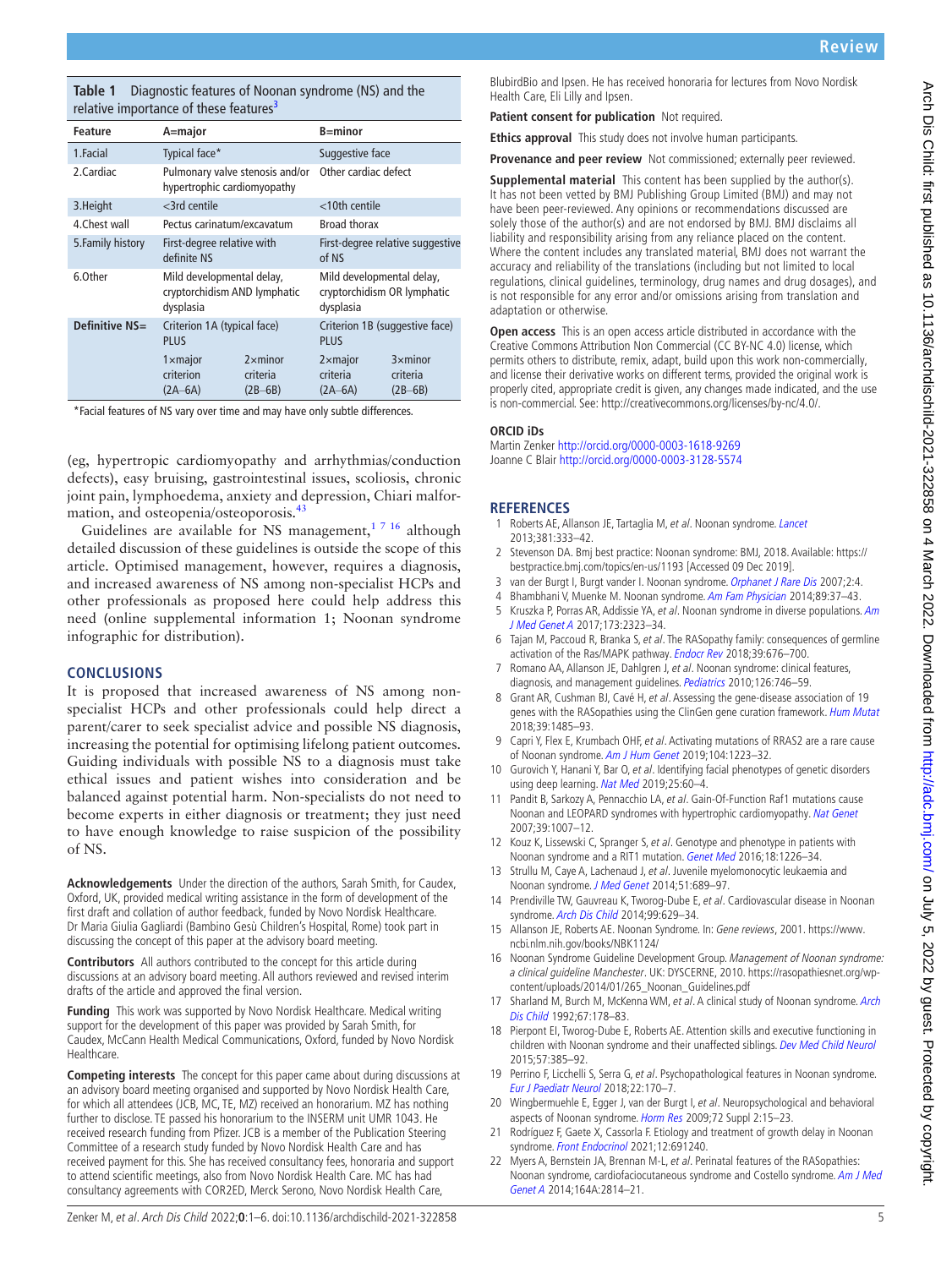# **Review**

- <span id="page-5-0"></span>23 Croonen EA, Nillesen WM, Stuurman KE, et al. Prenatal diagnostic testing of the Noonan syndrome genes in fetuses with abnormal ultrasound findings. Eur J Hum [Genet](http://dx.doi.org/10.1038/ejhg.2012.285) 2013;21:936–42.
- 24 Baldassarre G, Mussa A, Dotta A, et al. Prenatal features of Noonan syndrome: prevalence and prognostic value. [Prenat Diagn](http://dx.doi.org/10.1002/pd.2804) 2011;31:949-54.
- 25 Stuurman KE, Joosten M, van der Burgt I, et al. Prenatal ultrasound findings of rasopathies in a cohort of 424 fetuses: update on genetic testing in the NGS era. J [Med Genet](http://dx.doi.org/10.1136/jmedgenet-2018-105746) 2019;56:654–61.
- <span id="page-5-1"></span>26 Digilio MC, Lepri F, Baban A, et al. RASopathies: clinical diagnosis in the first year of life. [Mol Syndromol](http://dx.doi.org/10.1159/000331266) 2011;1:282–9.
- 27 Niemeyer CM. Ras diseases in children. [Haematologica](http://dx.doi.org/10.3324/haematol.2014.114595) 2014;99:1653-62.
- <span id="page-5-7"></span>28 Pierpont EI. Neuropsychological functioning in individuals with Noonan syndrome: a systematic literature review with educational and treatment recommendations. [J](http://dx.doi.org/10.1007/s40817-015-0005-5)  [Pediatr Neuropsychol](http://dx.doi.org/10.1007/s40817-015-0005-5) 2016;2:14–33.
- <span id="page-5-2"></span>29 Cessans C, Ehlinger V, Arnaud C, et al. Growth patterns of patients with Noonan syndrome: correlation with age and genotype. [Eur J Endocrinol](http://dx.doi.org/10.1530/EJE-15-0922) 2016;174:641-50.
- <span id="page-5-3"></span>30 Allanson JE, Hall JG, Hughes HE, et al. Noonan syndrome: the changing phenotype. [Am J Med Genet](http://dx.doi.org/10.1002/ajmg.1320210313) 1985;21:507–14.
- <span id="page-5-4"></span>31 Wenger BM, Patel N, Lui M, et al. A genotype-first approach to exploring Mendelian cardiovascular traits with clear external manifestations. [Genet Med](http://dx.doi.org/10.1038/s41436-020-00973-2) 2021;23:94–102.
- <span id="page-5-5"></span>32 Venugopal V, Romero CJ. Endocrine complications of Noonan syndrome beyond short stature. [Pediatr Endocrinol Rev](http://dx.doi.org/10.17458/per.vol16.2019.vr.endocrinecomplicationsnoonan) 2019;16:465–70.
- <span id="page-5-6"></span>33 Gaudineau A, Doray B, Schaefer E, et al. Postnatal phenotype according to prenatal ultrasound features of Noonan syndrome: a retrospective study of 28 cases. Prenat [Diagn](http://dx.doi.org/10.1002/pd.4051) 2013;33:238–41.
- <span id="page-5-8"></span>34 Roelofs RL, Janssen N, Wingbermühle E, et al. Intellectual development in Noonan syndrome: a longitudinal study. [Brain Behav](http://dx.doi.org/10.1002/brb3.479) 2016;6:e00479.
- <span id="page-5-9"></span>35 Genetic Alliance UK. Insurance and genetic conditions, 2016. Available: [https://www.](https://www.geneticalliance.org.uk/information/living-with-a-genetic-condition/insurance-and-genetic-conditions/) [geneticalliance.org.uk/information/living-with-a-genetic-condition/insurance-and](https://www.geneticalliance.org.uk/information/living-with-a-genetic-condition/insurance-and-genetic-conditions/)[genetic-conditions/](https://www.geneticalliance.org.uk/information/living-with-a-genetic-condition/insurance-and-genetic-conditions/) [Accessed 27 Jan 2020].
- 36 van Trier DC, van der Burgt I, Draaijer RW, et al. Ocular findings in Noonan syndrome: a retrospective cohort study of 105 patients. [Eur J Pediatr](http://dx.doi.org/10.1007/s00431-018-3183-1) 2018;177:1293–8.
- <span id="page-5-10"></span>37 Geelan-Hansen K, Anne S. Otolaryngologic manifestations of Noonan syndrome. Ear [Nose Throat J](http://www.ncbi.nlm.nih.gov/pubmed/26401682) 2015;94:E4–6.
- 38 Garg S, Brooks A, Burns A, et al. Autism spectrum disorder and other neurobehavioural comorbidities in rare disorders of the Ras/MAPK pathway. [Dev Med](http://dx.doi.org/10.1111/dmcn.13394)  [Child Neurol](http://dx.doi.org/10.1111/dmcn.13394) 2017;59:544–9.
- 39 Aftab S, Dattani MT. Pathogenesis of growth failure in Rasopathies. Pediatr Endocrinol [Rev](http://dx.doi.org/10.17458/per.vol16.2019.ad.pathogenesisrasopathies) 2019;16:447–58.
- 40 Selas M, Helland WA. Pragmatic language impairment in children with Noonan syndrome. Clin Linguist Phon 2016:1-12.
- 41 Gravholt CH, Viuff MH, Brun S, et al. Turner syndrome: mechanisms and management. [Nat Rev Endocrinol](http://dx.doi.org/10.1038/s41574-019-0224-4) 2019;15:601–14.
- <span id="page-5-11"></span>42 Lin AE, Basson CT, Goldmuntz E, et al. Adults with genetic syndromes and cardiovascular abnormalities: clinical history and management. [Genet Med](http://dx.doi.org/10.1097/GIM.0b013e3181772111) 2008;10:469–94.
- <span id="page-5-12"></span>43 Smpokou P, Tworog-Dube E, Kucherlapati RS, et al. Medical complications, clinical findings, and educational outcomes in adults with Noonan syndrome. Am J Med [Genet A](http://dx.doi.org/10.1002/ajmg.a.35639) 2012;158A:3106–11.